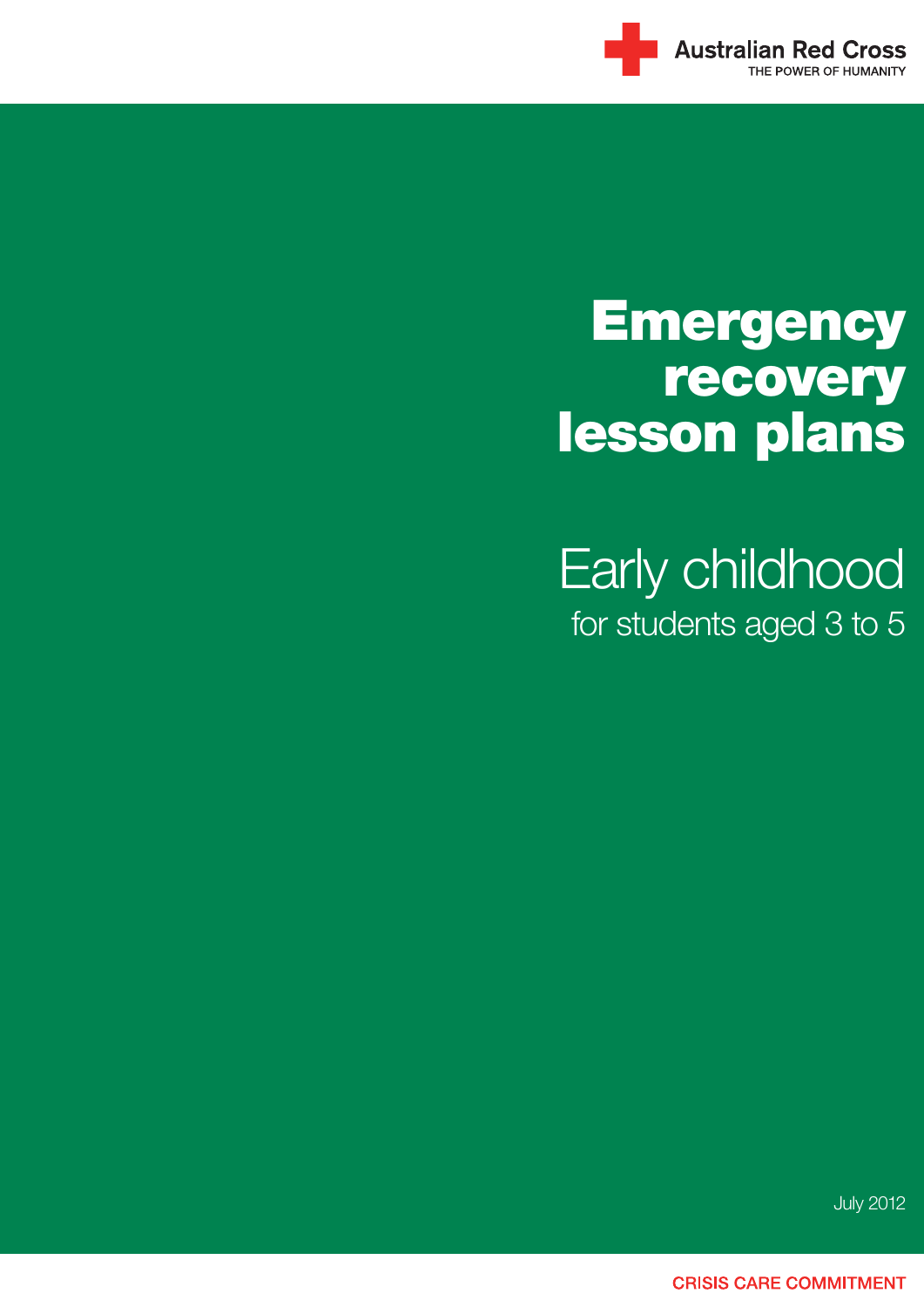These resources are part of Australian Red Cross's non-hazard-specific REDiPlan program and complement Red Cross's 'Emergency REDiPlan Get Ready!' activity book designed to assist children to prepare for emergencies. REDiPlan resources are available at www.redcross.org.au.

This resource has been endorsed by:





This resource has been developed through the genorosity of:

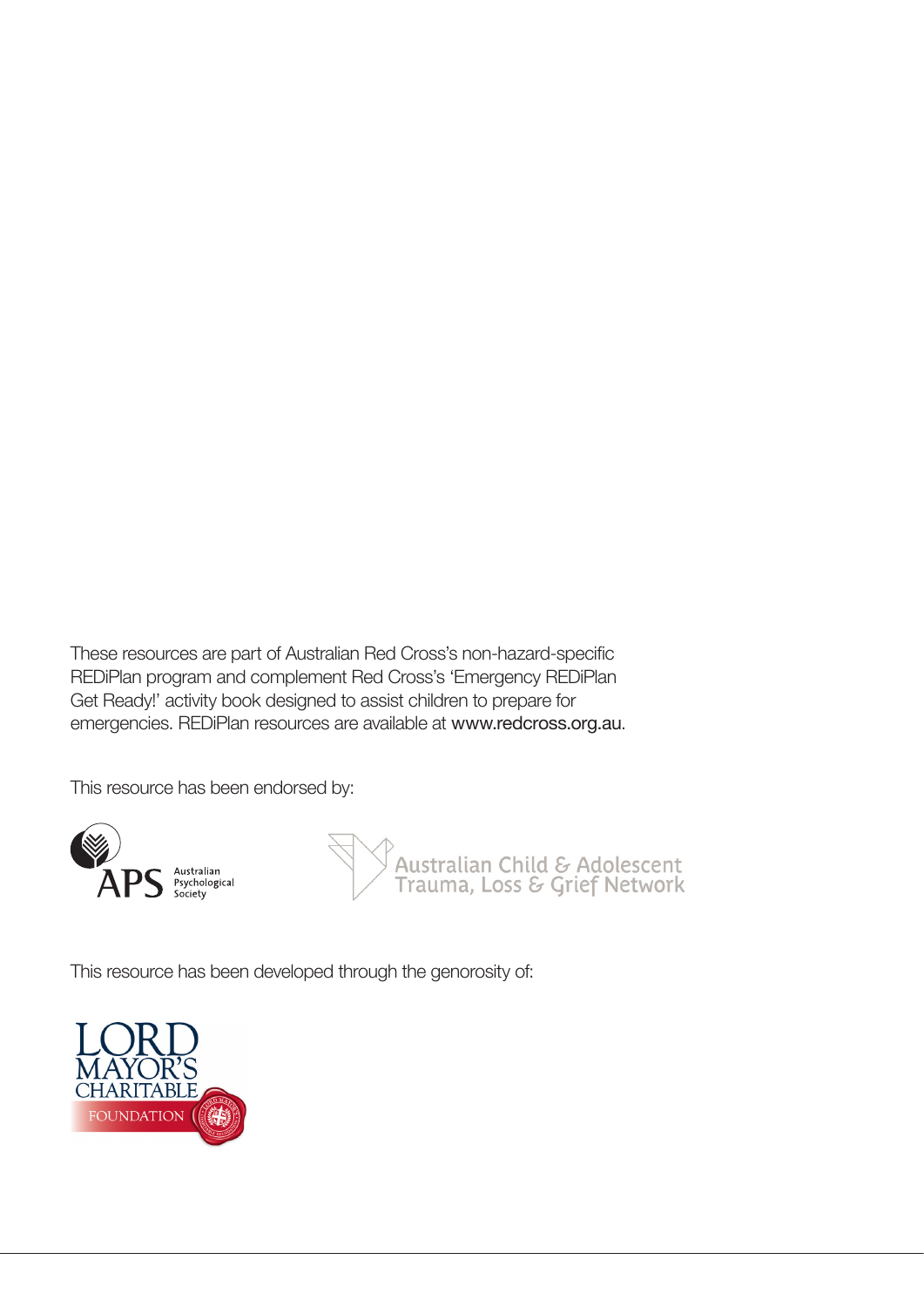

#### How to use these RECOVERY lesson plans

Emergencies – big or small – are destructive and can be very stressful for people of every age. The following lesson plans have been designed to help childcare staff educate young children about important emergency preparedness information.

The plans have been designed to assist children to prepare for emergencies, including being aware of the feelings they may have during an emergency.

The content of these plans has been developed by teachers with advice and support from experienced emergency managers and a psychologist experienced in emergency recovery.

#### Important note

Children attending your centre may have experienced a variety of emergencies and may have varying degrees of psychological stress. It is recommended that you seek the advice of a school counsellor or psychologist before proceeding with these lesson plans. When doing so, discuss what reactions might be expected from students who have experienced an emergency and what to implement if these reactions are displayed.

You should also inform parents that you are undertaking these activities, so that they can watch for any reactions and support their children.

#### **Colour quide**

The following document includes a unit overview and five comprehensive lesson plans specific to young children. Each section has been colour-coded as follows:

#### Unit overview

Lesson plans 1–5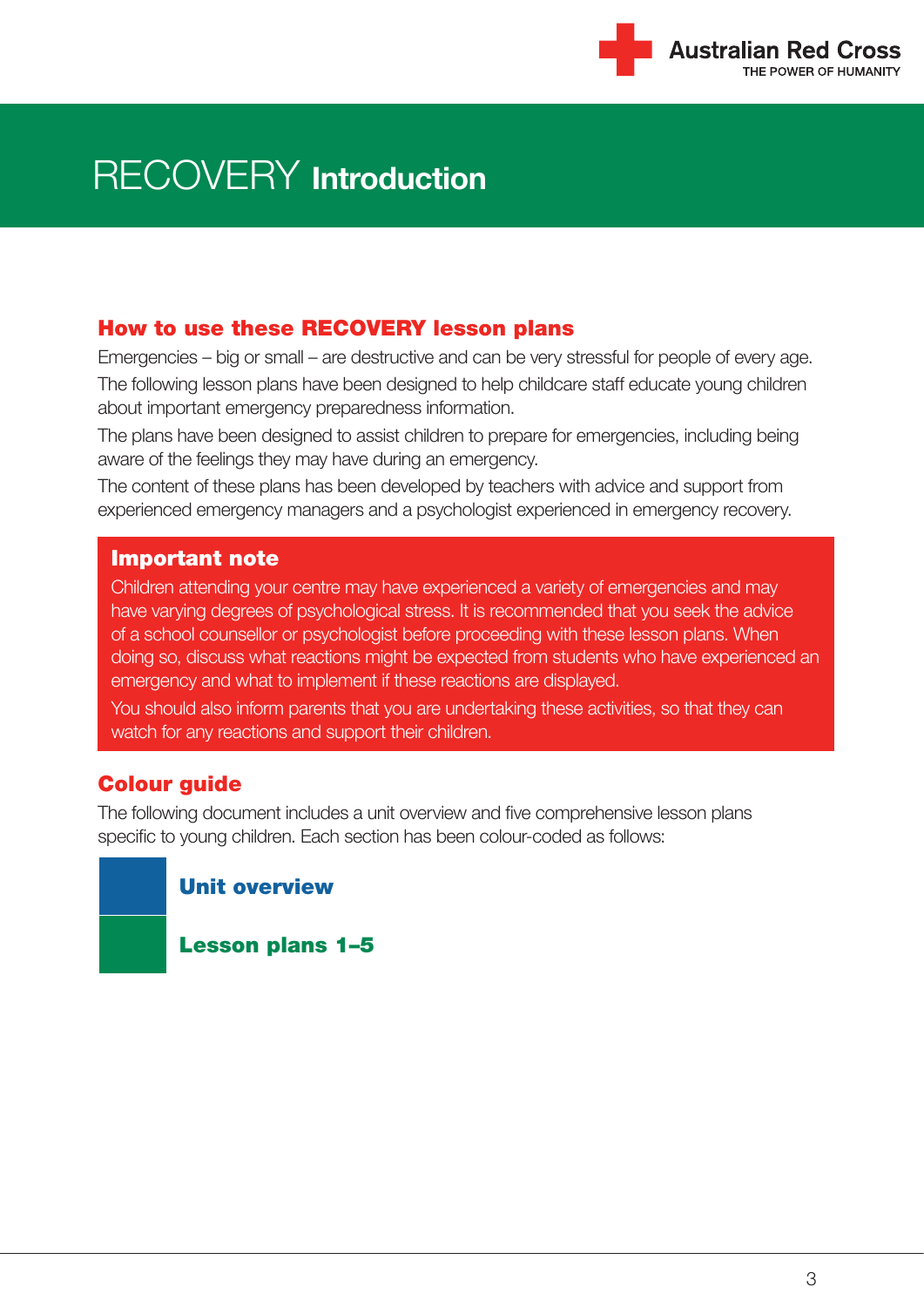

# Unit overview

#### Purpose

The purpose of this unit is to provide opportunities for young children to understand that:

- how they can prepare for emergency situations
- how to minimise the impact of an emergency on them, if one occurs.

#### Structure and content

The unit is made up of 10 lessons divided into two sections. Section one relates to early childhood preparedness and section two relates to early childhood recovery.

Staff can determine their own order for the five lessons. It is important to teach every lesson, although it is not essential to teach every aspect of these lessons. Staff should also be aware of the needs of the children within their centre.

The key concepts covered in the lessons are summarised in the following diagram.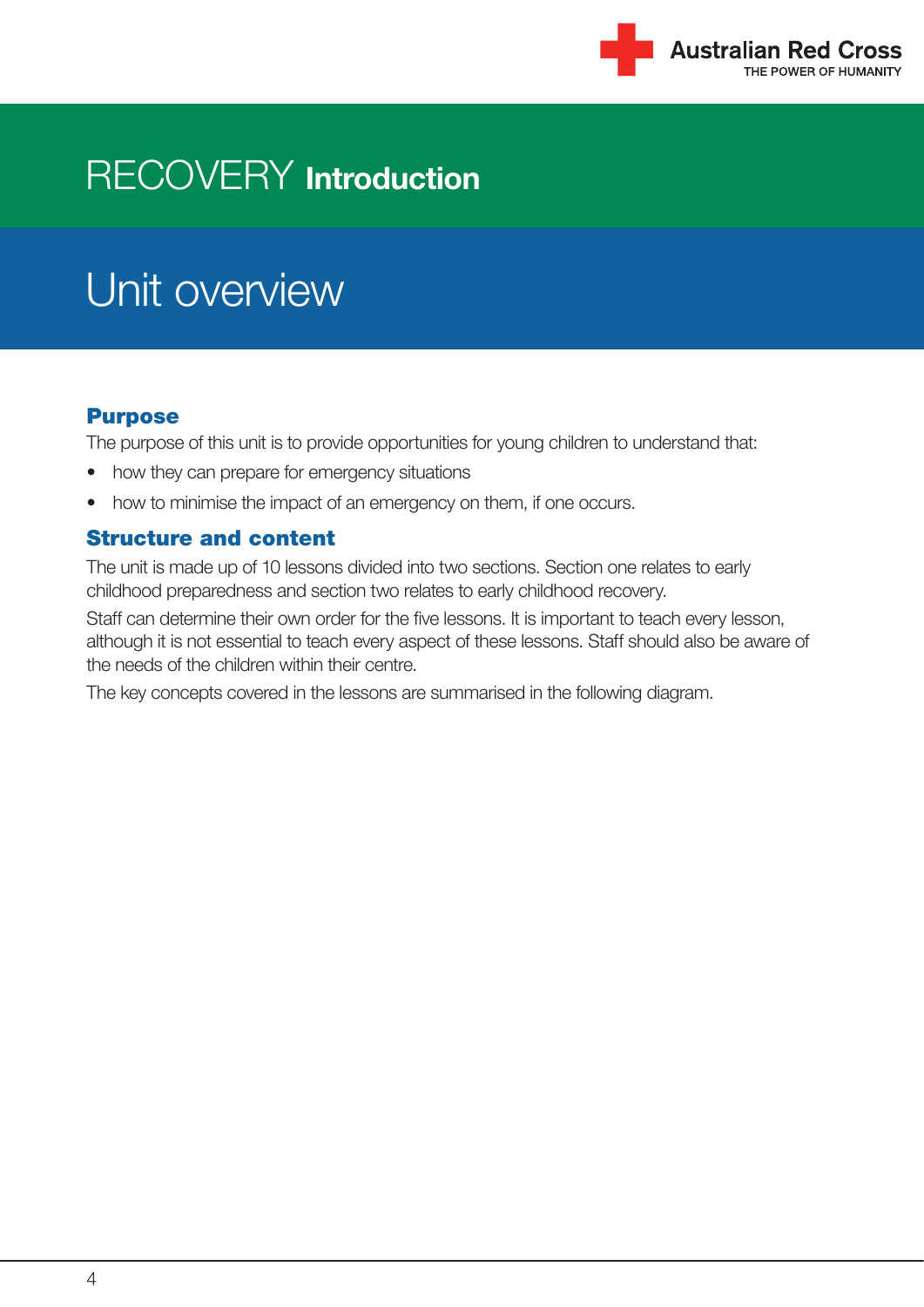

# Unit overview

#### Key Concepts

Lesson one – Change and transitions Change can be positive. Change brings new beginnings.

#### Lesson two – Memories, hopes and the future Memories are valuable reminders of people, events and things in our lives. Even though physical reminders may no longer exist, memories around these still exist and are important.

#### Lesson three – How to help myself and my friends

Feelings are natural. We need to share our feelings with others.

#### Lesson four – How can I help my family

Family members may need support or assistance after an emergency. Young children can assist family members after an emergency in simple ways.

#### Lesson five – Reactions to emergencies

We may experience sad, angry or frightened feelings long after being in an emergency. There are ways to make our body feel calm and safe.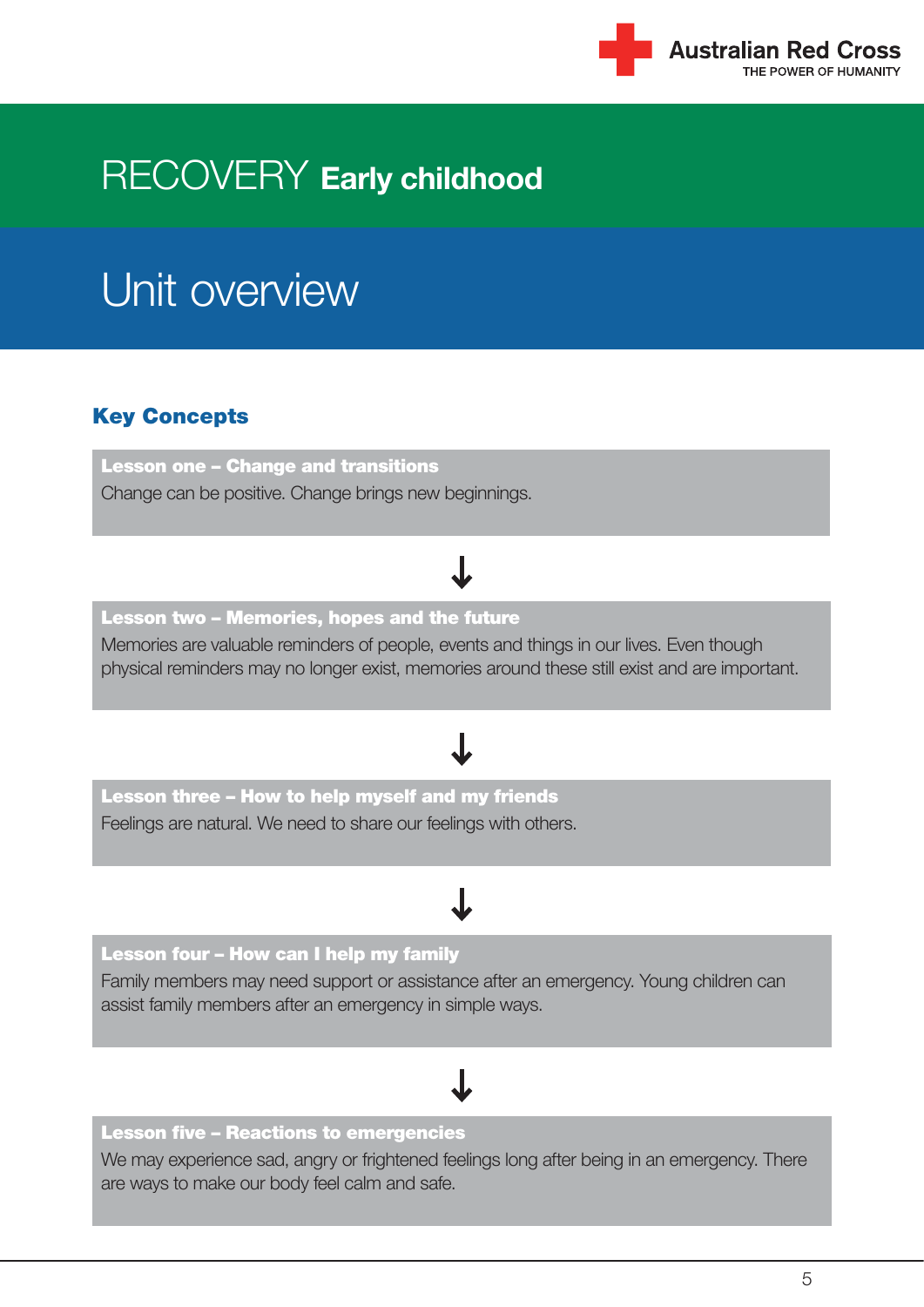

# Unit overview

The unit includes a variety of learning opportunities, and each lesson provides pointers for teachers and suggestions for further activities.

#### Before commencing the unit

It is important to be aware of the students prior experience with emergency situations, as this experience may have been traumatic. Students who have had a traumatic experience in the past will need extra care. It is essential that being involved in this unit does not aggravate or worsen any prior trauma.

Emergencies can take place in the home, at school and in the local area. Therefore, it is important to inform the students families that this unit of work is being undertaken and to encourage their participation in take-home activities.

#### During the unit

Student's emotional responses to emergency situations will vary. Some might find an emergency exciting, even game-like, while others might find it traumatic and display behaviours that reflect this.

Throughout the unit, reassure students by frequently reminding them that:

- emergencies do not happen very often to individual people
- being prepared makes a big difference in an emergency
- there are always adults to look after them
- they can work together to help each other.

If you are concerned about a student's behaviour or reaction at any time, discuss the matter with the family.

#### After completion of the unit

An emergency can happen at any time, so it is important that there is an ongoing approach to reinforcing the learnings taught in the unit. Ways to do this include:

- posters displayed permanently in the room and around the centre
- practice evacuation drills
- monitoring of emergency kit contents
- revision activities.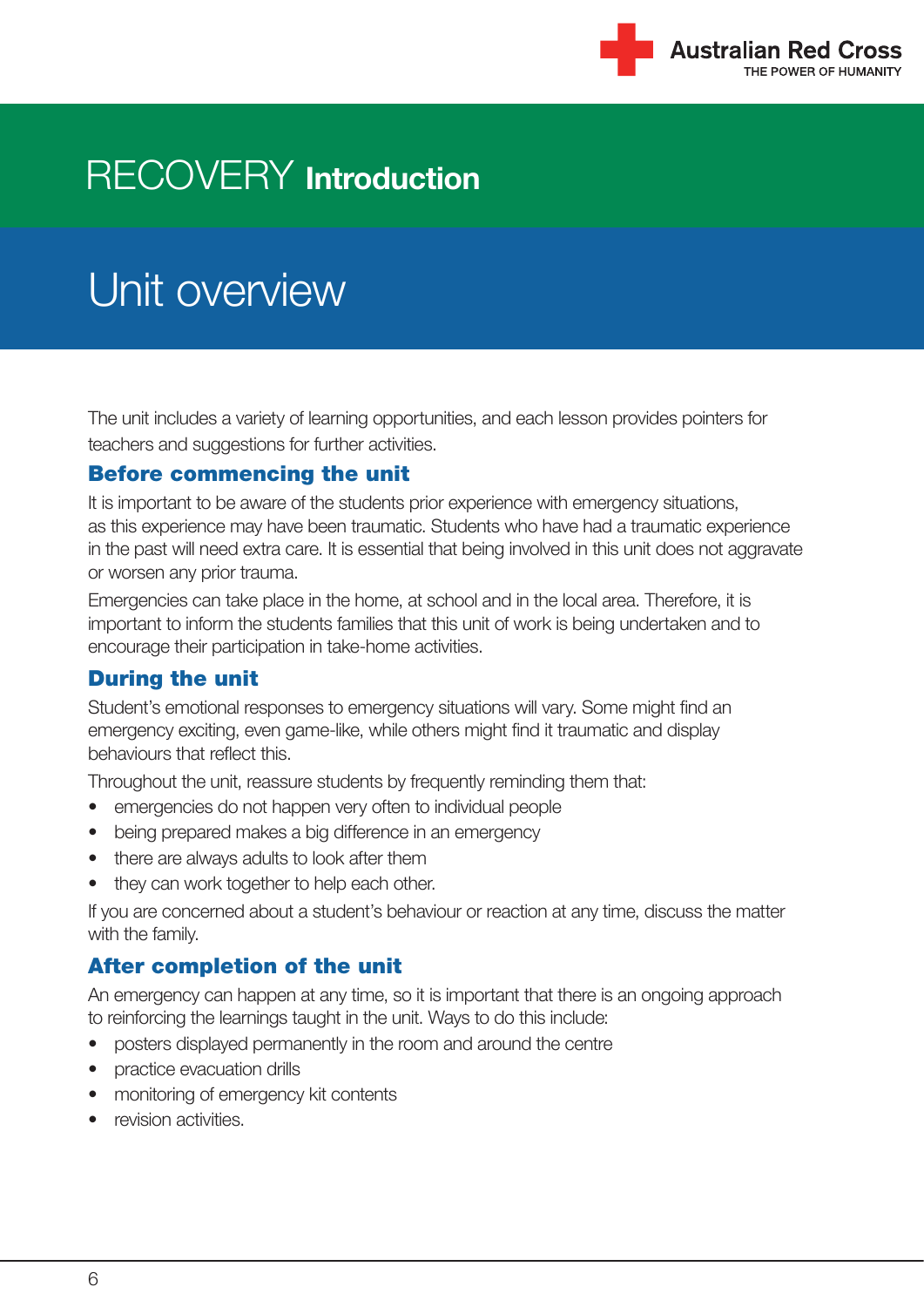

# Unit overview

#### Useful sites

The sites listed below have been reviewed and are excellent sources of information.

#### Australian Red Cross

#### www.redcross.org.au

Red Cross is the world's largest independent humanitarian organisation. Teaching and learning resources

for the primary educational environment available through this website include:

- Emergency REDiPlan (emergency preparedness and recovery)
- Y Challenge (community engagement)
- International Youth Project (international aid).

#### Emergency Management Australia

#### www.ema.gov.au

Emergency Management Australia is an Australian Government agency that provides a range of suggested activities for different audiences, including educators. Follow the 'Resources' link on the website menu to access educational materials.

#### What's the plan, Stan?

www.whatstheplanstan.govt.nz/teacher.html

This New Zealand site promotes emergency preparedness in primary and intermediate schools by providing teachers and students with the knowledge and skills to act in a safe manner when an emergency occurs.

#### The Australian Child & Adolescent Trauma, Loss & Grief Network (ACATLGN)

#### www.earlytraumagrief.anu.edu.au

ACATLGN aims to promote understanding of child and adolescent trauma, loss and grief. Based at the Australian National University, its work is supported by Australian Government funding aiming to provide early intervention services for parents, children and young people. The web portal provides tip sheets and information on emergencies and a wide range of social issues facing school communities.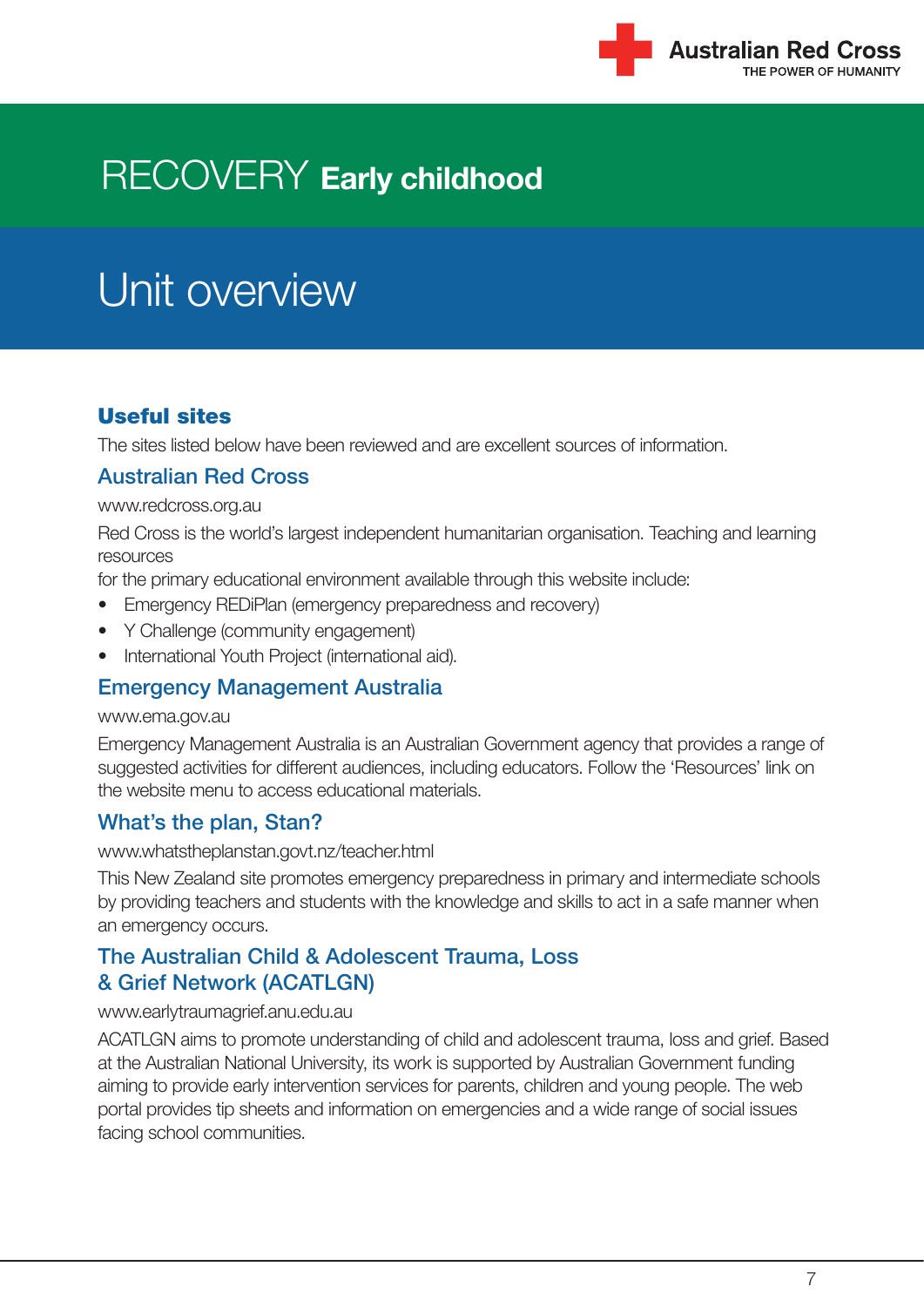

# Unit overview

#### Useful sites (continued)

#### State Emergency Services

| <b>Australian Capital Territory:</b> | www.ses.act.gov.au              |
|--------------------------------------|---------------------------------|
| New South Wales:                     | www.ses.nsw.gov.au              |
| Northern Territory:                  | www.pfes.nt.gov.au/index.cfmses |
| Queensland:                          | www.emergency.qld.gov.au/ses    |
| South Australia:                     | www.ses.sa.gov.au               |
| Tasmania:                            | www.ses.tas.gov.au              |
| Victoria:                            | www.ses.vic.gov.au              |
| Western Australia:                   | www.fesa.wa.gov.au              |
|                                      |                                 |

#### Fire services

ACT Emergency Services Agency: www.esa.act.gov.au Country Fire Authority, Victoria: www.cfa.vic.gov.au Fire and Emergency Services Authority of Western Australia: www.fesa.wa.gov.au Metropolitan Fire Brigade, Victoria: www.mfb.vic.gov.au NSW Fire Brigades: www.fire.nsw.gov.au NSW Rural Fire Services: www.rfs.nsw.gov.au Northern Territory Fire and Rescue Service: www.pfes.nt.gov.au/index.cfm?fire Queensland Fire and Rescue Service: www.fire.qld.gov.au South Australian Country Fire Service: www.cfs.sa.gov.au South Australian Metropolitan Fire Service: www.samfs.sa.gov.au Tasmanian Fire Service: www.fire.tas.gov.au

These easy to navigate sites contain information on a range of natural disasters and materials for teachers, students and families.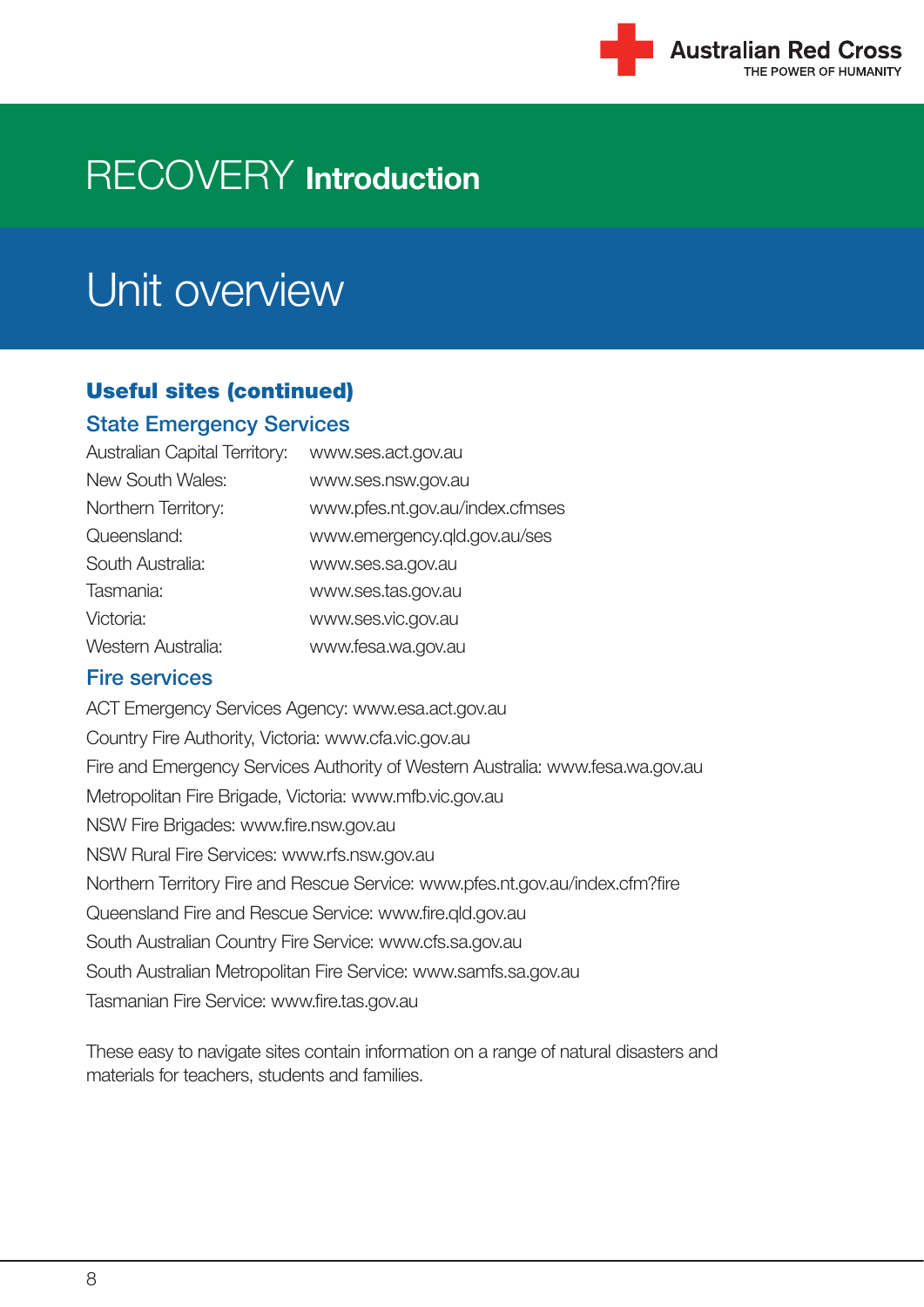**Lesson one:** Change and transitions

(Estimated time: 30 minutes)

#### Purpose

The purpose of this unit is to provide opportunities for young children to understand that:

- change is a natural part of life
- change can be dramatic and unexpected, even traumatic
- people can adapt to, and recover from, change.

This unit supplements 'After the emergency', a Red Cross REDiPlan activity book designed to help children in primary school to cope with emergencies. 'After the emergency' is available for download from the Red Cross website http://www.redcross.org.au/emergency-resources.aspx.

Many of the activities in this unit can be used to help young people recover from the effects of an emergency. It is advisable to undertake the activities on a hypothetical basis before any emergency occurs. This will reassure children that recovery is possible and will help them to be prepared for recovering from such events and to build skills for recovery, before they are needed.

#### Key concepts

- Change can be positive.
- Change brings new beginnings.

#### Prior to the lesson

- Prepare pictures of caterpillars and butterflies.
- Prepare craft materials.

#### Be aware!

Your students may have had a variety of experiences with emergencies and may have varying degrees of psychological trauma. It is recommended that you seek the advice of the school counsellor or welfare officer before proceeding with this lesson.

Ensure that participation in the lesson does not exacerbate or aggravate prior trauma. To do this, you may need to speak with parents and/or ask the students to let you know if they have been involved in an experience that has been distressing.

It is important that you ensure students are given the opportunity to opt out of activities that might cause distress.

#### Aim

To introduce children to the concept of change and discuss that change can be positive.

#### **Objectives**

Participation in this lesson will assist children to:

- describe the changes that may occur as a result of an emergency
- make a model that illustrates renewal.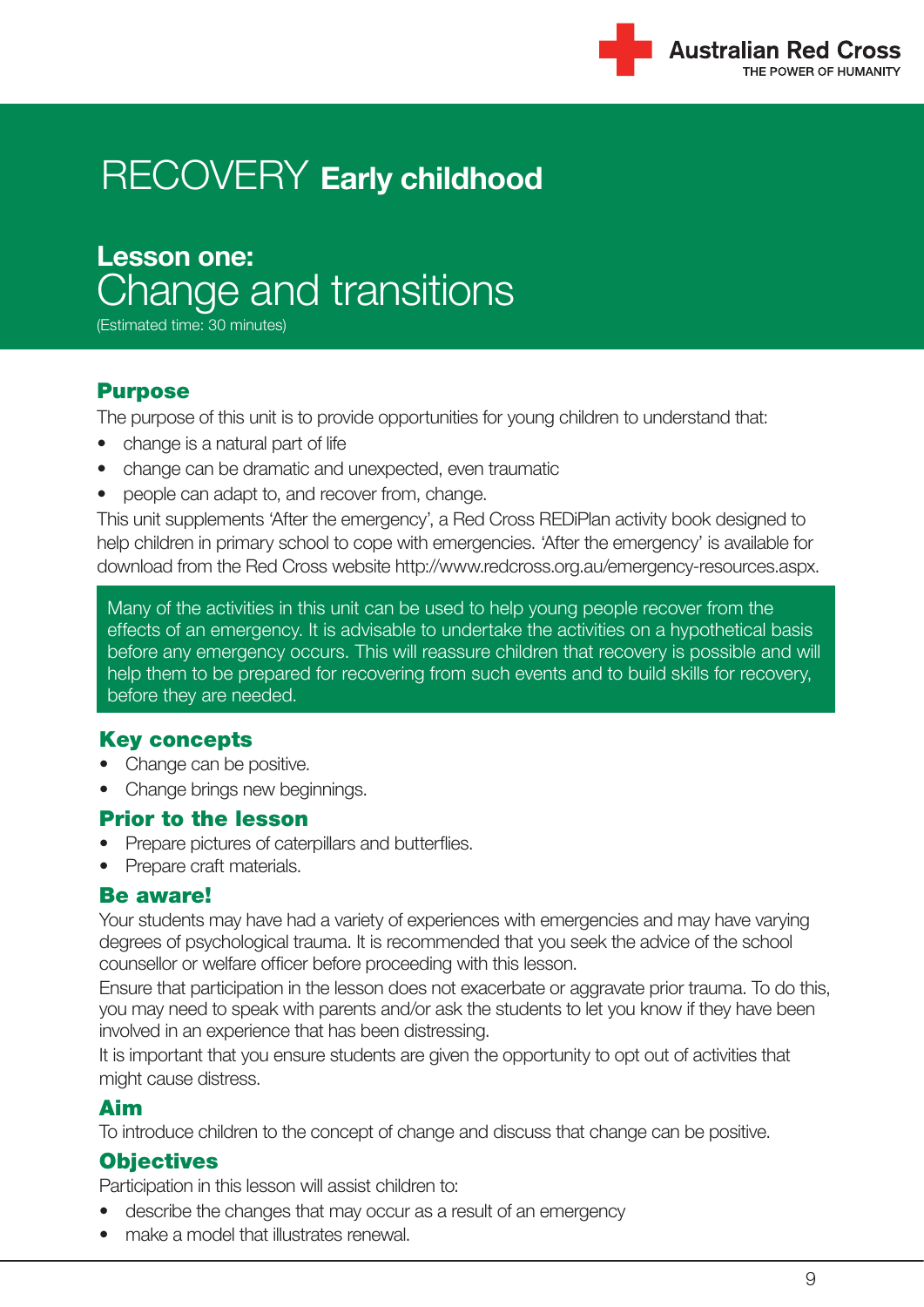

### **Lesson one: Structure**

#### Introduction (5 minutes)

- 1. Show children a photo flahcard of a caterpillar.
- 2. Ask the children what changes will happen to the caterpillar as it grows.
- 3. Show a photo flashcard of a butterfly to introduce the idea that change can bring new beginnings and can be positive.

#### Elaborate and explore (20 minutes)

- 4. Explain that the change from the caterpillar to the butterfly can be similar to the way things look and feel before and after an emergency.
- 5. Using a 'talking toy', get the students to discuss how things looked before and after an emergency, and express how the 'talking toy' may have felt.
- 6. Have the students draw pictures or use craft materials to show how damage caused by an emergency could be repaired. For example, children could draw or build a new house, create a new forest or bushland, or create farm paddocks and crops.
	- Note, this could be an ongoing activity over several sessions or days.

#### Closure (5 minutes)

7. Prepare a display of the renewed houses, community or farms with the students.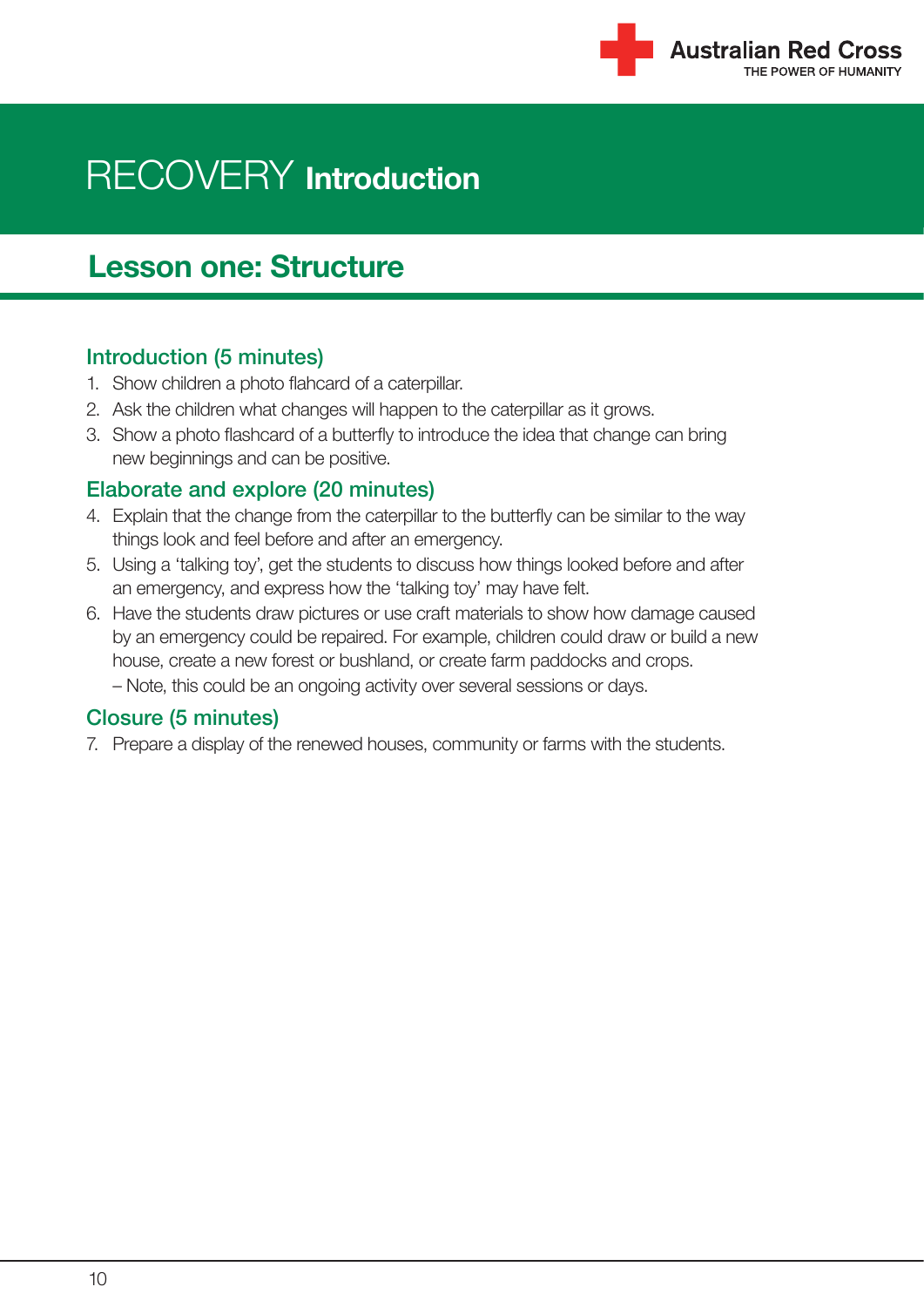

### **Lesson two:** Memories, hope and the future

(Estimated time: 20–30 minutes)

#### Key concepts

• Memories are valuable reminders of people, events and things in our lives. Even though physical reminders and possessions may no longer exist, memories about these will still exist and are important.

#### **Resources**

- *Wilfred Gordon McDonald Partridge* by Mem Fox.
- Treasure box stencil large enough for children to draw in or paste pictures into (at least A3 size).
- Treasure box or basket containing seashells, a puppet, a medal, a football and an egg.
- Scissors.
- Glue.
- Pencils.

#### Prior to the lesson

- Prepare pictures of caterpillars and butterflies.
- Draw a picture of a treasure box onto A3 paper and copy one for every student.
- Prepare craft materials.

#### Be aware!

Your students may have had a variety of experiences with emergencies and may have varying degrees of psychological trauma. It is recommended that you seek the advice of the school counsellor or welfare officer before proceeding with this lesson.

Ensure that participation in the lesson does not exacerbate or aggravate prior trauma. To do this, you may need to speak with parents and/or ask the students to let you know if they have been involved in an experience that has been distressing.

It is important that you ensure students are given the opportunity to opt out of activities that might cause distress.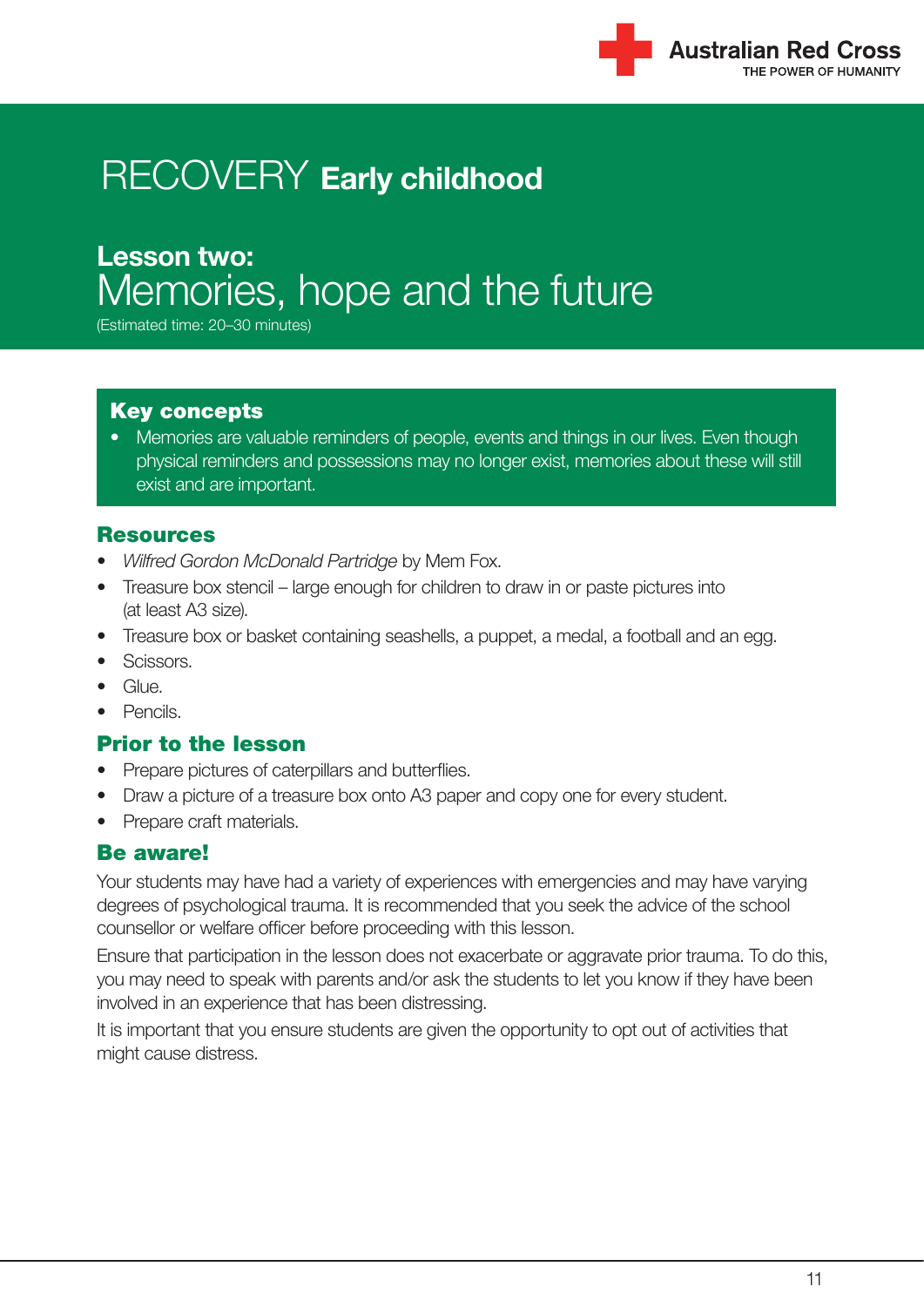

### **Lesson two: Structure**

#### Introduction (5 minutes)

1. Read *Wilfred Gordon McDonald Partridge*.

#### Elaborate and explore (20 minutes)

- 2. Show each of the items identified in the book, e.g. sea shells, puppet, medal, football and egg and ask the children:
	- What memories do you have of items like these?
	- What treasures would you keep to remind you of people, events or things?
- 3. Lead a discussion about the importance of memories.
- 4. Provide students with the treasure box stencil and have them draw pictures or cut out items from magazines that remind them of special people, events or things in their lives. Alternatively, you could ask the children to bring special items from home to place in their own treasure box or bag.

#### Closure (5 minutes)

5. Remind the children that while treasures may have been lost in an emergency, new treasures will be found in the future and new memories will be created.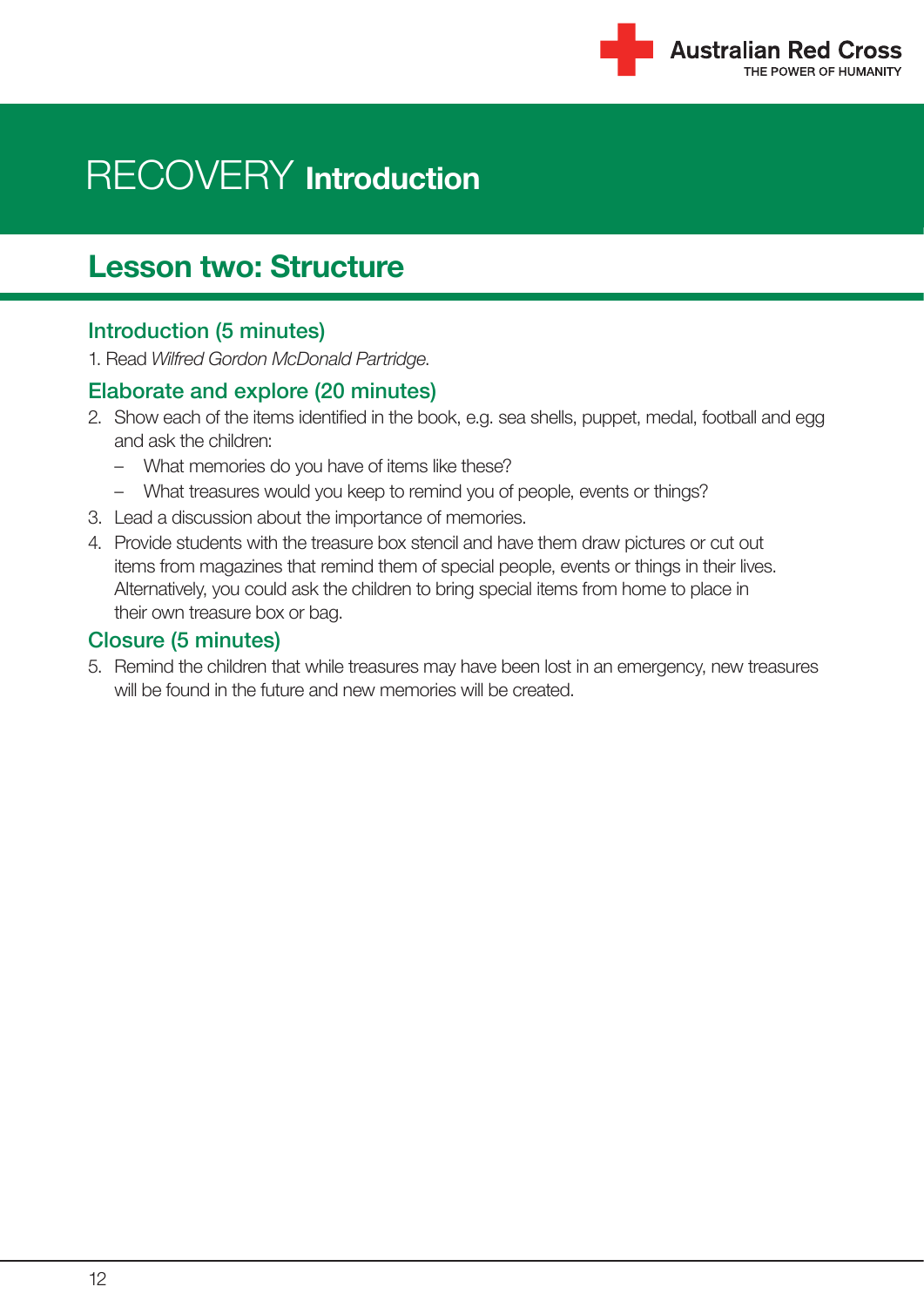

### **Lesson three:** How to help myself and my friends

(Estimated time: 30–40 minutes)

#### Key concepts

- Feelings are natural.
- We need to share our feelings with others.

#### **Resources**

- Photographs or cards showing a range of emotions.
- Large tree trunk poster.
- Leaf cut-outs.

#### Prior to the lesson

- Collect photographs or cards showing emotions.
- Make a large tree trunk poster.
- Cut out leaf shapes.

#### Be aware!

Your students may have had a variety of experiences with emergencies and may have varying degrees of psychological trauma. It is recommended that you seek the advice of the school counsellor or welfare officer before proceeding with this lesson.

Ensure that participation in the lesson does not exacerbate or aggravate prior trauma. To do this, you may need to speak with parents and/or ask the students to let you know if they have been involved in an experience that has been distressing.

It is important that you ensure students are given the opportunity to opt out of activities that might cause distress.

#### Aims

- To help children identify feelings and emotions experienced after an emergency.
- To develop strategies to seek help.

#### **Objectives**

Participation in this session will assist children to:

- identify a range of natural feelings and emotions associated with experiencing an emergency
- identify the people in their lives who can assist them by listening to their feelings and emotions.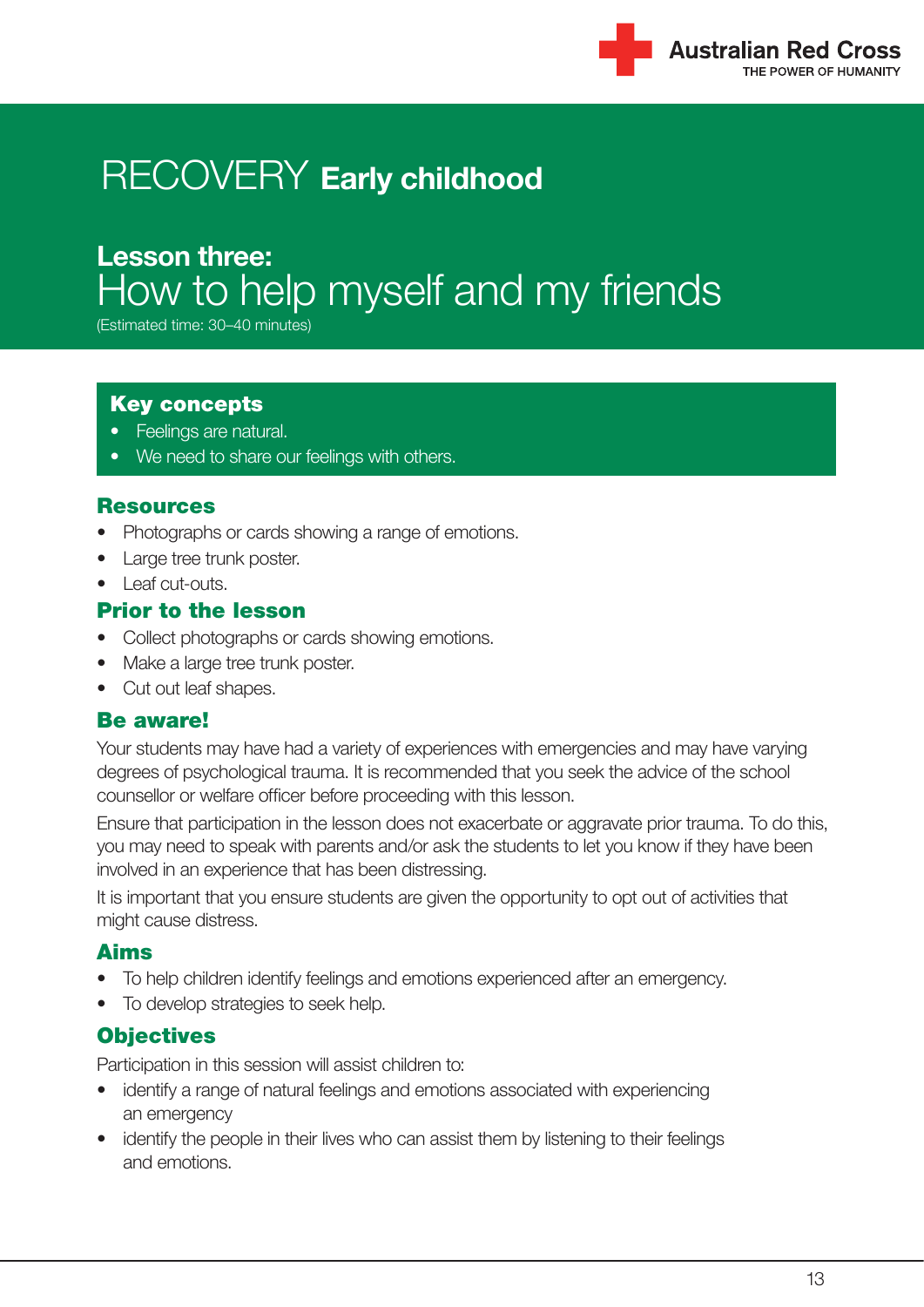

### **Lesson three: Structure**

#### Introduction (5 minutes)

- 1. Show the photographs or cards of emotive faces, e.g. scared, happy, angry, sad.
- 2. Ask the students to identify the feelings expressed in the photographs or on the cards and describe a time in their life when they felt that emotion. Monitor the discussion and interrupt if required.

#### Elaborate and explore (20 minutes)

- 3. Lead a discussion around the following questions using the 'talking toy':
	- How might the 'talking toy' be feeling after the emergency?
	- Who can the 'talking toy' talk to about these feelings?
- 4. Help the students make a 'new growth tree' poster. Get them to write feelings on the trunk of the tree poster and list the people in their support network on a leaf cut-out.

#### Closure (5 minutes)

5. Display the students leaves on the 'new growth tree' poster. Ask each student to individually come to the tree and say 'I can talk to … about my feelings and that makes me feel safe', while attaching their leaf to the tree.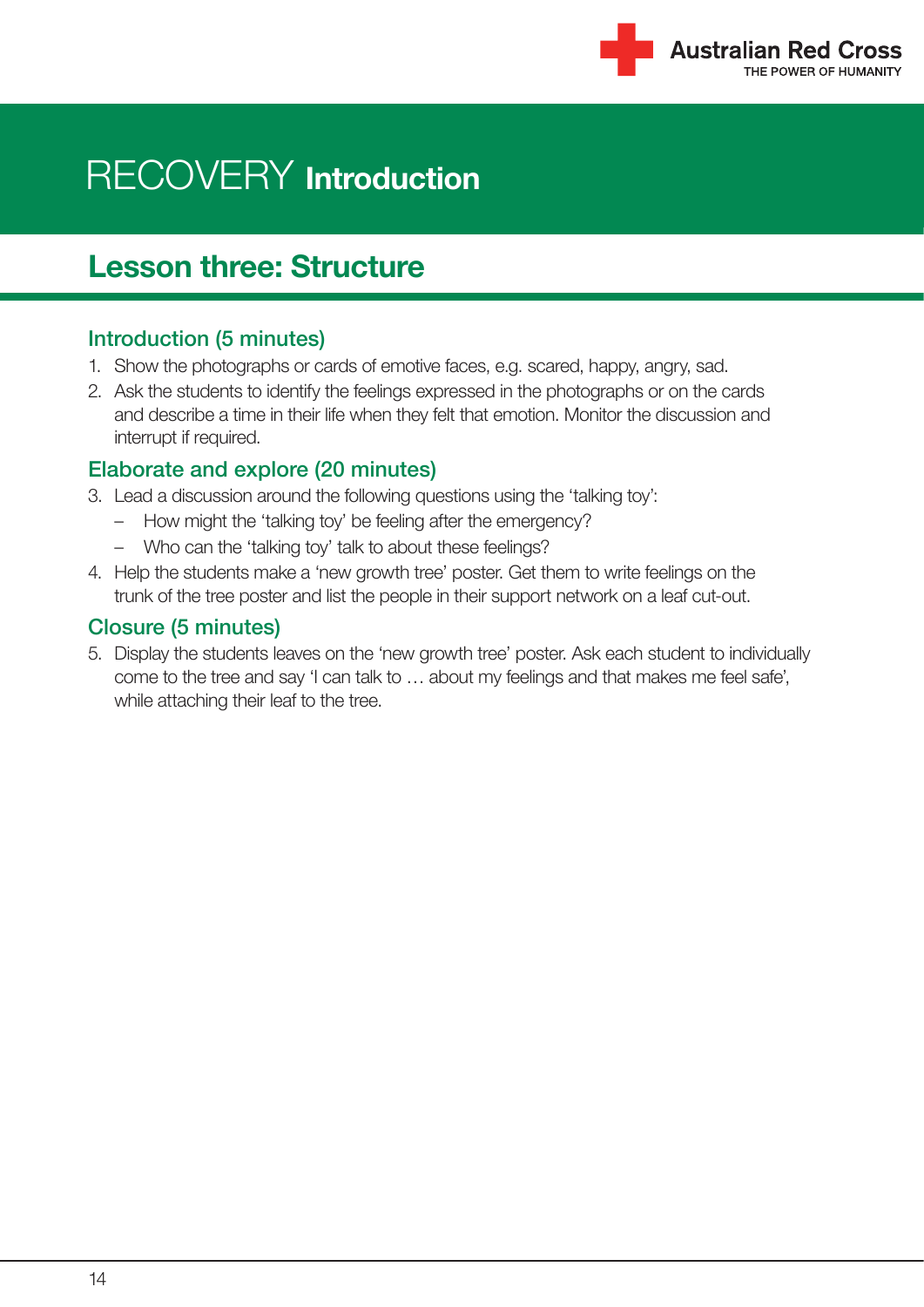### **Lesson four:** How can I help my family

(Estimated time: 30–40 minutes)

#### Key concepts

- Family members may need help or assistance after an emergency.
- Young children can assist family members after an emergency in simple ways.

#### Resources

- Photo flashcards of different types of families participating in a variety of activities, e.g. fishing, watching a movie, playing music, throwing a ball.
- Strips of paper to form paper chains.
- Glue.

#### Prior to the lesson

- Prepare flashcards of families participating in different activities together.
- Prepare strips of paper for the paper chain.

#### Be aware!

Your students may have had a variety of experiences with emergencies and may have varying degrees of psychological trauma. It is recommended that you seek the advice of the school counsellor or welfare officer before proceeding with this lesson.

Ensure that participation in the lesson does not exacerbate or aggravate prior trauma. To do this, you may need to speak with parents and/or ask the students to let you know if they have been involved in an experience that has been distressing.

It is important that you ensure students are given the opportunity to opt out of activities that might cause distress.

#### Aim

To introduce children to the importance of helping family members after an emergency.

#### **Objectives**

Participation in this session will assist children to develop strategies to assist family members cope after an emergency.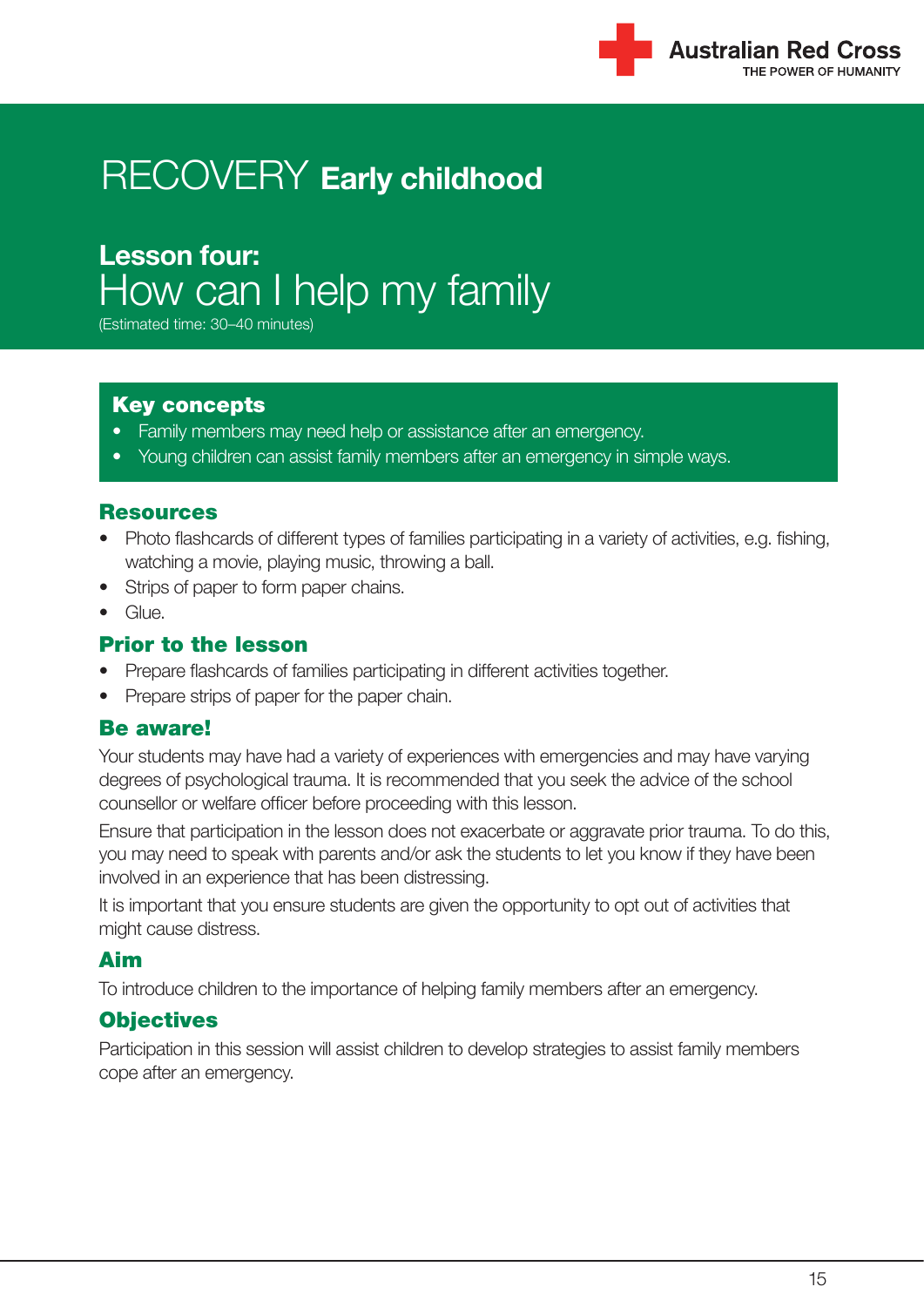

### **Lesson four: Structure**

#### Introduction (5 minutes)

- 1. Show students flashcards of families participating in different activities.
- 2. Invite each student to discuss the activities they do with their family.
- 3. Ask the students whether any of these activities have changed since the emergency.

#### Elaborate and explore (20 minutes)

- 4. Discuss why and how things have changed since the emergency.
- 5. Explore why these family activities may have changed, e.g. physical injury, emotional health, financial status.
- 6. Discuss how families might help each other with these changes.
- 7. Have the students draw people and pets that are important to them on a strip of paper. On another strip, help them to write: 'My family can help each other by …'

#### Closure (5 minutes)

8. Join the loops together to make a class paper chain.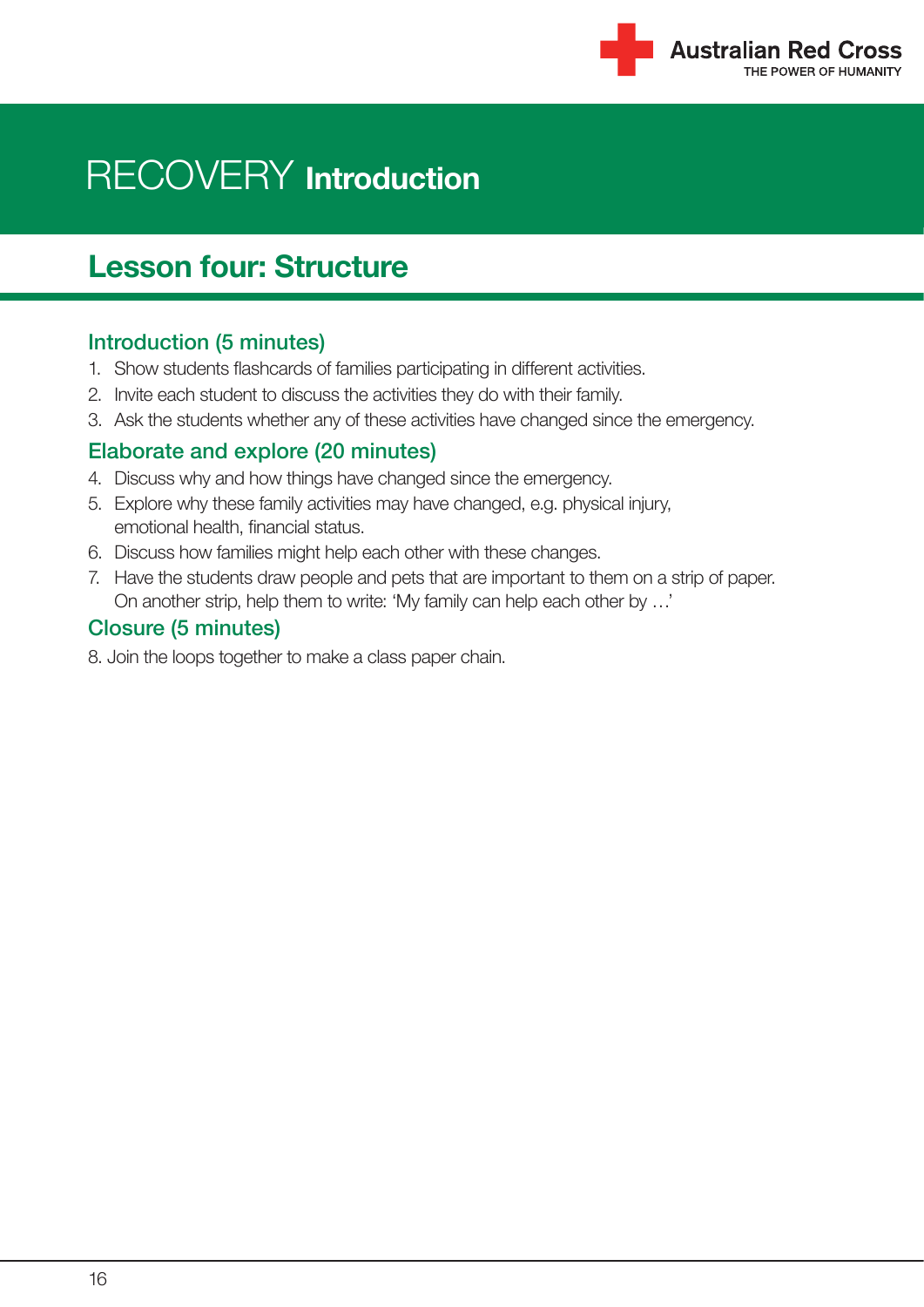### **Lesson five:** Reactions to emergencies

(Estimated time: 35 minutes)

#### Key concepts

- You may experience sad, angry or frightened feelings long after being in an emergency.
- There are ways to make your body feel calm and safe.

#### Resources

- Children's activity: Relaxation ('The Butterfly on My Nose') Hunter Institute of Mental Health www.zemirahj.wordpress.com/2010/08/29/progressive-relaxation-the-butterfly-on-my-nose/
- *When I'm Feeling Scared* by Trace Moroney.

#### Be aware!

Your students may have had a variety of experiences with emergencies and may have varying degrees of psychological trauma. It is recommended that you seek the advice of the school counsellor or welfare officer before proceeding with this lesson.

Ensure that participation in the lesson does not exacerbate or aggravate prior trauma. To do this, you may need to speak with parents and/or ask the students to let you know if they have been involved in an experience that has been distressing.

It is important that you ensure students are given the opportunity to opt out of activities that might cause distress.

#### Aim

To introduce children to the need to accept, express and address their emotional responses to emergency situations.

#### **Objectives**

Participation in this session will assist children to:

- identify a range of feelings and emotions associated with experiencing an emergency
- develop personal strategies to use when experiencing stress after an emergency.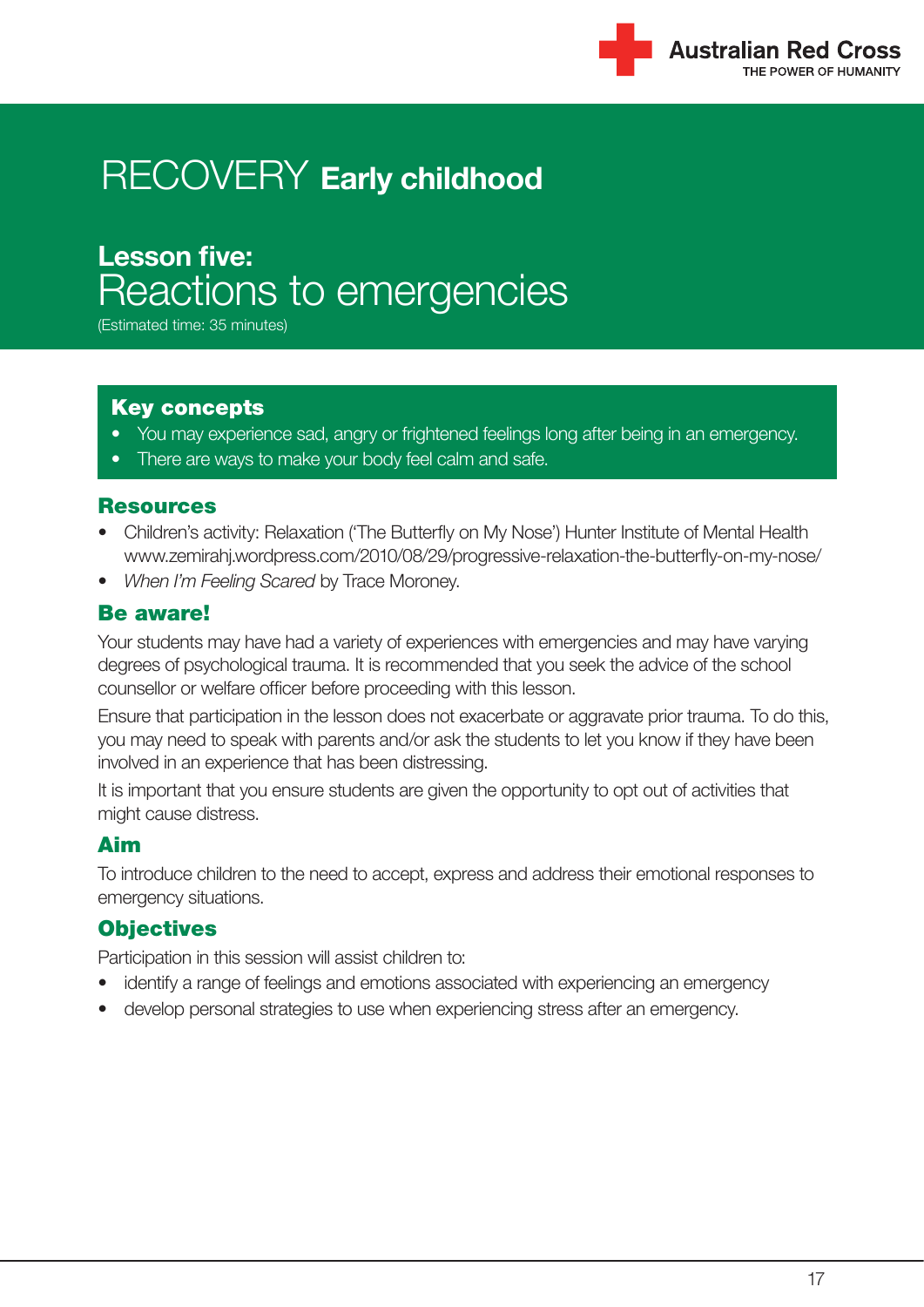

### **Lesson five: Structure**

#### Introduction (10 minutes)

- 1. Read *When I'm Feeling Scared,* by Trace Moroney.
- 2. Discuss the body's physical responses to being scared.

#### Elaborate and explore (20 minutes)

- 3. Give students the 'talking toy' to hold and invite them, one at a time, to share stories of being scared during or after an emergency. The students may elect to talk from the perspective of the 'talking toy', e.g. 'teddy was scared when the fire burnt our roof'.
- 4. Introduce the idea that relaxation activities can help us feel less scared as they calm our body.
- 5. Lead the relaxation activity 'The Butterfly on My Nose'.

#### Closure (5 minutes)

6. Ask the children to identify a place or time when they felt calm and safe.